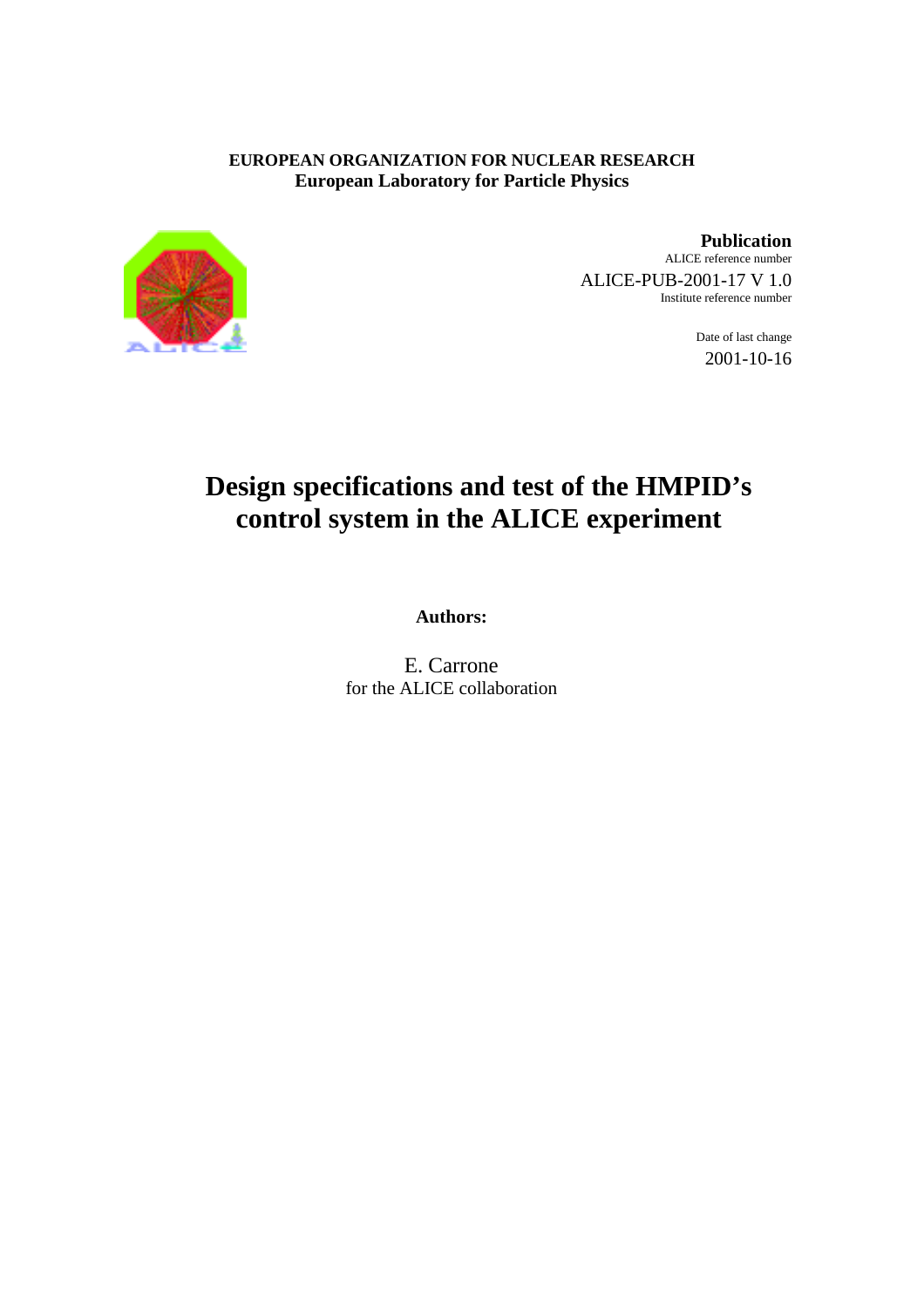# Design specifications and test of the HMPID's control system in the ALICE experiment.

E. Carrone For the ALICE collaboration

CERN, CH 1211 Geneva 23, Switzerland,

Enzo.Carrone@cern.ch

## *Abstract*

The HMPID (High Momentum Particle Identification Detector) is one of the ALICE subdetectors planned to take data at LHC, starting in 2006. Since ALICE will be located underground, the HMPID will be remotely controlled by a Detector Control System (DCS).

 In this paper we will present the DCS design, accomplished via GRAFCET (GRAphe Fonctionnel de Commande Etape/Transition), the algorithm to translate into code readable by the PLC (the control device) and the first results of a prototype of the Low Voltage Control System. The results achieved so far prove that this way of proceeding is effective and time saving, since every step of the work is autonomous, making the debugging and updating phases simpler.

### I. INTRODUCTION

The HMPID DCS can be considered as made of five main subsystems: High Voltage, Low Voltage, Liquid Circulation, Physical Parameters and Gas. Each of them requires a specific control and all of the controls have to be integrated into the ALICE DCS mainframe. The HMPID DCS will be represented via a single interface which will include the above-mentioned systems and will be part of the whole ALICE DCS.

We will deal with three main subjects:

- 1. Providing a common way to represent and design the control system
- 2. Designing the Low Voltage control system
- 3. Presenting the first results of tests performed on the Low Voltage System.

A possible software architecture of the HMPID's control is shown in Fig.1. It actually mirrors the hardware architecture, since one can distinguish the three main layers: Physical, Control and Supervisor, each characterised by a specific functionality [1].

In fact, the lowest layer [2] will deal with PLC programming (by mean of Instruction List language) in order to read data from the physical devices (pressure and temperature sensors) and to send commands to actuators (switches, motors, valves).

The Control layer permits the communication between the other two layers: indeed, it translates data from the bottom into a language understandable by the SCADA (Supervisory Control and Data Acquisition system) software and also translates commands coming from the top into a language understandable by the PLC. The communications among the layers are accomplished via an OPC (OLE for Process Control) server. In addition, the PVSS DBASE (a module of the SCADA software) stores data for subsequently retrieval.

The supervisory level represents the highest control, since it runs control programs by means of Man Machine Interfaces remotely located.

The three layers communicate over the Ethernet via the TCP/IP protocol.



Figure 1: DCS software architecture

#### II. A SYSTEMATICAL APPROACH TO DCS DESIGN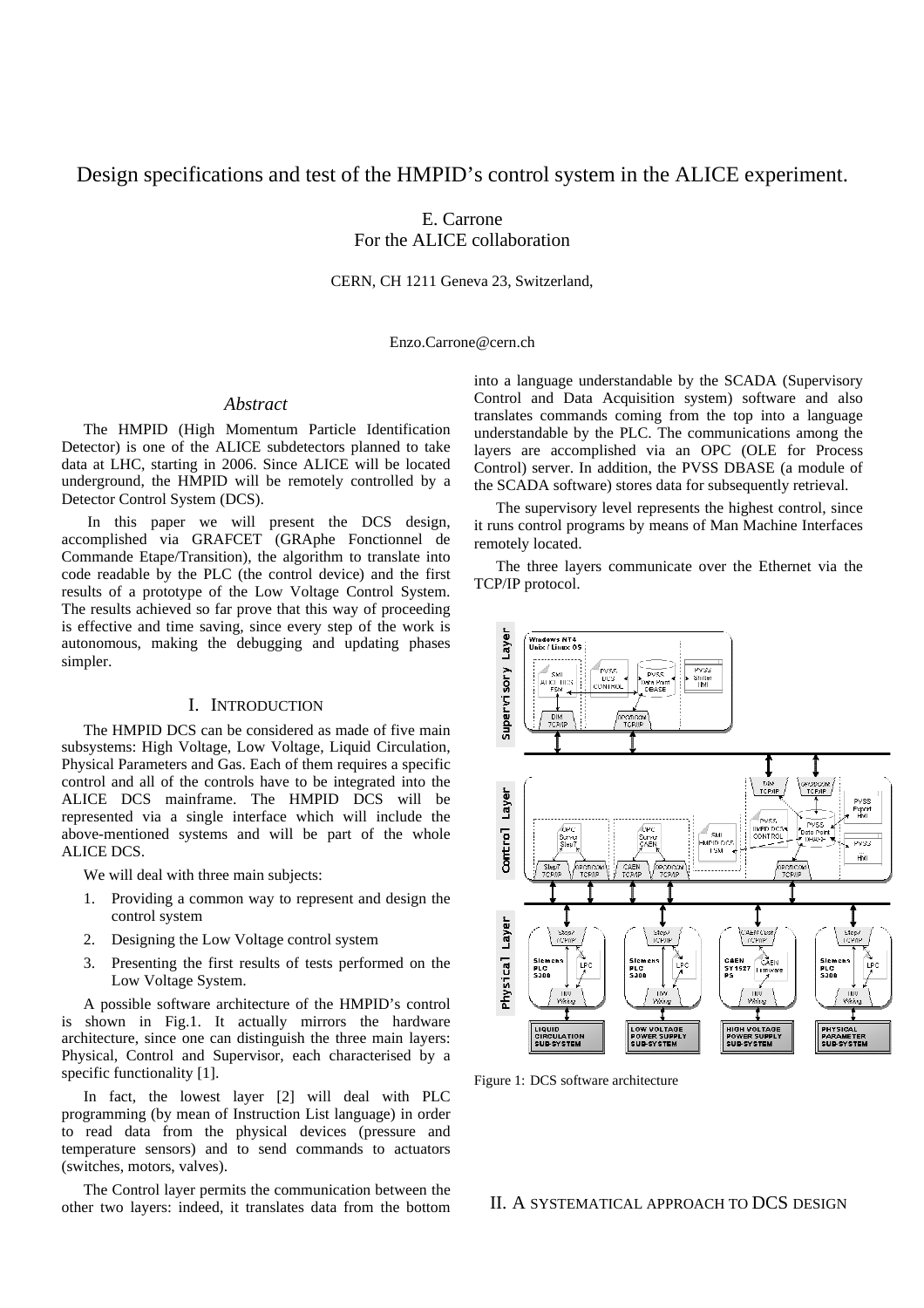Since we have to program the whole DCS (meaning that we have to deal with all of the three layers, and program PLC as well as SCADA systems) it is compulsory to establish a very well defined way of designing the system. This becomes necessary as many people are going to make intervention on the system itself; these people, in most cases, will not be control specialists. Clarity and portability are the two main concerns.

In order to satisfy to these needs, we have defined six fundamental steps required for the DCS design:

1. Definition of the Operations List.

The Operation List is the first tool we use to understand how the detector works. Actually, it contains as much details as possible about the specifications of the system.

The list has to be written in strong collaboration with the designers of the system, which are the most valuable source to understand the actions which are to be performed via the automatic control.

2. Description of the process as a Finite State machine (FSM).

This step represents the first attempt to interpret the system into a fashion closer to the control design: the Transitions Diagram describes the evolution of the system yet without going deep into the controls aspects, but giving a general idea.

3. GRAFCET modelling.

The GRAFCET language [3] is a further step towards the definition of the control system: not only it is a visual tool near to the FSM representation, but it is a powerful language useful for the description of whatever system. It means that it does not matter if one is going to program PLCs or SCADA: GRAFCET describes the system in a fashion which is completely independent from the hardware one will use. Furthermore, it is also simple and clear to non-control specialists. Among the other possibilities (i.e. Petri Nets above all) GRAFCET remains for us the best choice

4. Coding of GRAFCET into Instruction List.

The PLCs adopted hereby belong to the family of Siemens S-300. However, the procedures are applicable to any PLC. Moreover, since GRAFCET allows the design of very complex systems, the PLC language which best suits the needs for complex instructions managing and execution speed is the Instruction List (IL), included into the IEC 1131-3 rules [4]. In order to accomplish this task we developed an original algorithm to translate univocally the GRAFCET into IL. This step corresponds to the programming of the PLC.

5. Check of the parameters read by the PLC

Once the PLC runs its program, one needs to check how the program is running and the values read by, e.g., the ADC (Analog-to-Digital Converter) modules.

 Siemens PLCs are supplied with the Step7 programming environment, which comprises the Variable Table (VAT) reading utility. It means that one can display the variables read by the ADC modules directly on the workstation used for programming.

6. Coding of the Man-Machine Interfaces into the SCADA PVSS environment.

At this step the PLC is running autonomously the control program, but the operations have to be performed by the operator manually (e.g. pushing buttons). To operate the system remotely one needs to program an interface at high level, by means of synoptic panels where each functionality of the system is represented and the user can send commands, read values, generate historical trends and so on. These panels are programmed into the PVSS environment, which is the SCADA adopted by CERN for all the LHC experiments' DCS.

All the subdetectors' DCS will merge into the most general control system, the Experiment Control System (ECS).

### III. THE LOW VOLTAGE SYSTEM

The HMPID detector consists of seven modules, each sizing about 142 x 146 x 15 cm<sup>3</sup> and including three radiator vessels, a Multi Wire Proportional Chamber (MWPC), the Front End Electronics (FEE) and the Read-Out Electronics.

In [5] we have already reported some results from the Liquid Circulation sub-System, when the design phase was accomplished, along with some preliminary considerations on the High Voltage (HV) and Low Voltage (LV) subsystems.

In the following we will focus on the Low Voltage control system, starting from the control of the Power Supply units up to the Man-Machine Interface.

The system we will deal with represents a "custom" solution to provide the Low Voltage supply to the HMPID front-end and read-out electronics; as a result of the tests and the evaluations subsequently performed (costs, reliability, maintenance) we will be able to decide on the implementation of this solution for the whole detector.

In order to guarantee continuity of operations, even in case of faults, the "custom" layout is intended to split the available power into different channels via a PLC. The power supply of each module has been divided into six Low Voltage and High Voltage segments, and other four segments for electronics circuits. In this layout, a fault of a single chip will not compromise the functioning of the entire module.

## *A. The apparatus set up*

We set up a test bench station in order to carry out some tests on a single Low Voltage power supply segment. A schematic representation of the test bench is shown in Fig. 2.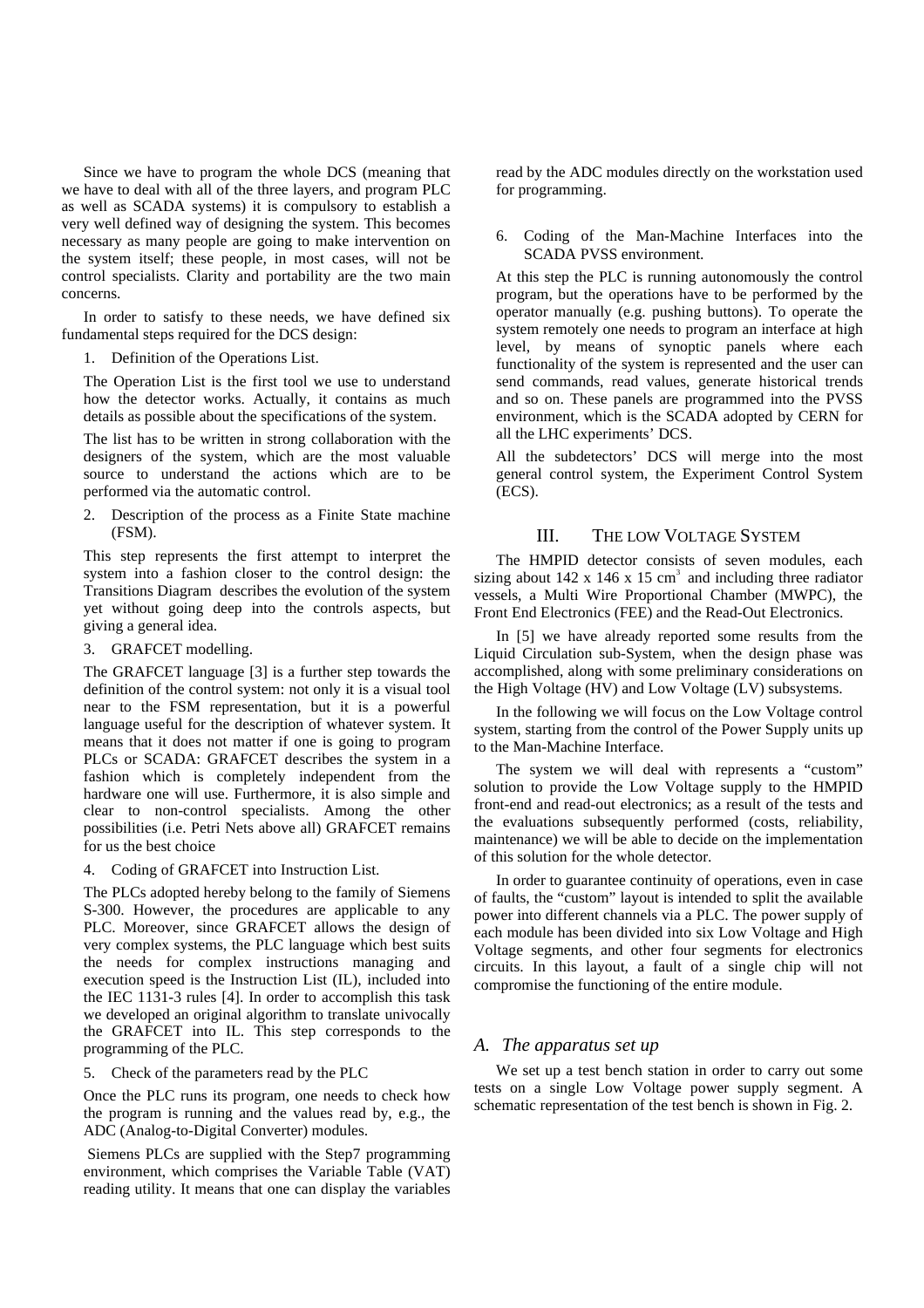

Figure 2: DCS software architecture

The power supply is an Eutron BVD720S, 0-8V, 0-25 A,  $0.1\pm1$  dgt. The PLC belongs to the S-300 Siemens family, equipped with two ADC 12 bit modules. The dummy load is made of resistors which represent the LV segment, while the "sensing board" is a resistors network needed for the current detection and the signal conditioning.

In fact, we measure the current drained by the load by means of the voltage drop on a "sensing resistor"; but, in order to overcome the common mode voltage  $U_{\text{cm}}=2.5$  V, characteristic of the ADC input preamplifier, a resistor network has been designed and assembled. So, both the sensing resistor and network providing the signal conditioning have been placed on the sensing board.

Afterwards, the sensing board and the dummy load have been connected to the ADC module of the PLC, to get voltage and current values.

 Fig.3 shows the electrical diagram of one bipolar channel, including the sensing wires.



Figure 3: Test bench wirings

The scheme of the sensing board is shown in details in Fig.4.



Figure 4: Sensing board scheme

The new voltage values are evaluated according to the following equation:

$$
V_{sr+} = V_{+s} - V_{-s} = V_{in+} \cdot \left(\frac{R2}{R1 + R2} - \frac{R4}{R3 + R4}\right) + V_{sensing} \cdot \left(\frac{R4}{R3 + R4}\right)
$$

The calibration of the sensing board let us provide the correct algorithm to the PLC program in order to present in the VAT the correct values of voltage and current.

Subsequently, the sensitivity obtained in this way amounts to 2.8 mA and is enough to detect even a single FEE chip failure.

#### *B. The LV control system*

According to the 6-steps list introduced above, first we study the system and write the Operations List; the most important constraint is given by the relationship with the High Voltage system: actually, the ON/OFF switching is the most critical, along with the current and voltage values.

When the LV chain has to be switched ON, since the FEE requires  $\pm 2.8$  V, both these polarities must be supplied simultaneously.

When the LV is switched OFF, the facing HV segment must be checked: it must be turned OFF before the LV. This sequence is mandatory to prevent FEE breakdowns due to charge accumulation on the MWPC cathode pads. (In fact the ground reference to the MWPC sense wires is ensured through the FE electronics, then the low voltage at the corresponding FE electronics segment must be applied before the HV segment is switched ON).

Current and voltage must be within ranges: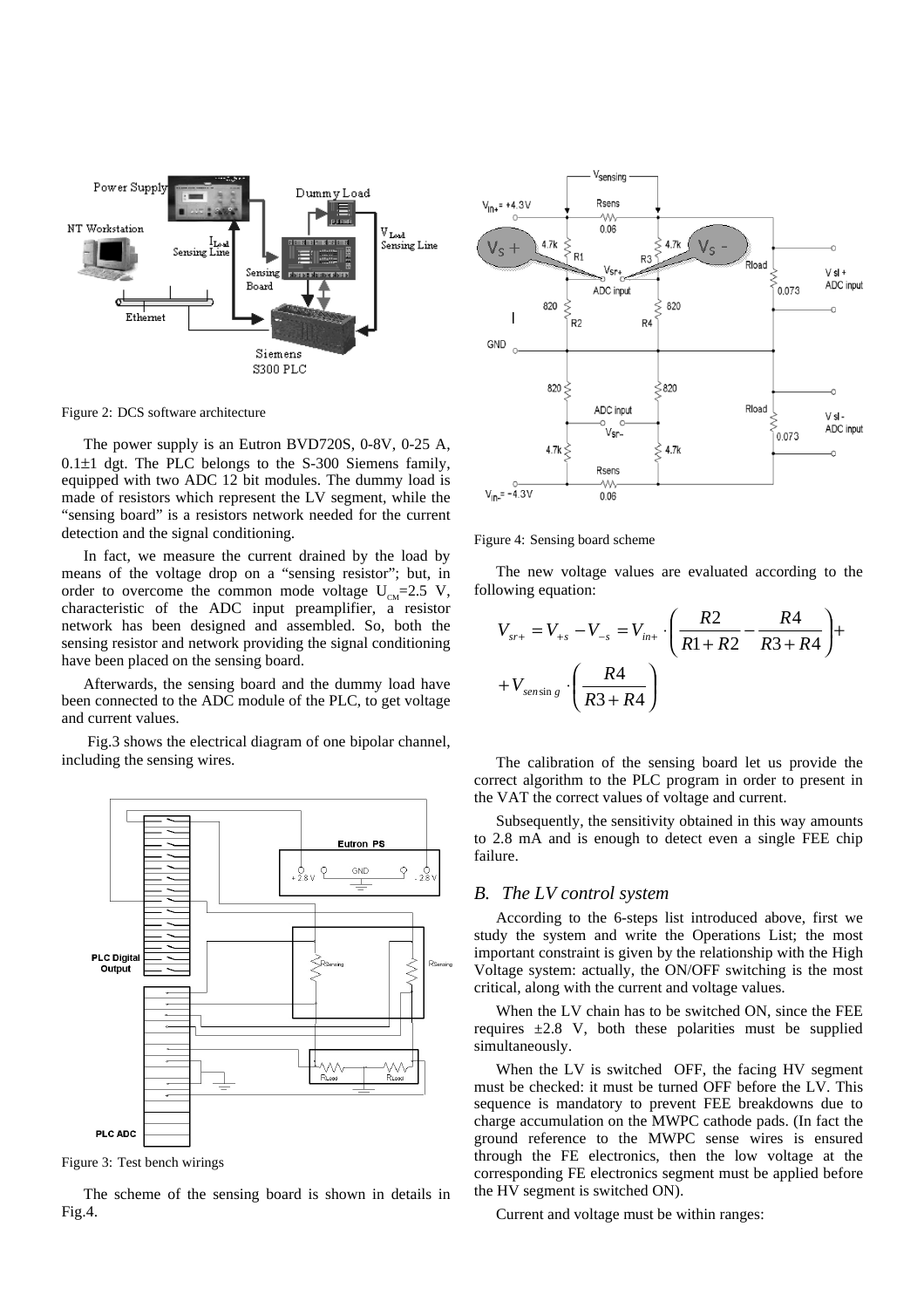$$
V_{\rm min} \, < V_{load} \, < V_{\rm max} \, , \, I_{\rm min} \, < I_{load} \, < I_{\rm max} \, .
$$

If  $I_{load} > I_{max}$ , then the corresponding HV-LV segments must be automatically switched OFF, according to the LV switching OFF sequence.

The subsequent step is the design of the transitions diagram, as shown in Fig. 5.





Figure 6: Normal grafcet

The algorithm we designed operates the conversion from grafcet (sequential and parallel processes) to Instruction List (a strictly sequential language), as in Fig. 7.

Figure 5: LV transitions diagram

After the OFF state, the first state encountered is CALIBRATE, which is intended to set voltages and currents out of the power supply; it means that no power is yet given to the FEE. Then, the CONFIGURE allows the user choosing how many (and which) segments he wants to power. In STBY the HV power is checked: this state is indispensable for a correct shut down procedure of the LV.

When the ON status is active, voltages and currents are monitored over all the FEE segments active at that moment. Whenever one of these values is out of range, the system goes into the ALARM state, the related segment goes OFF and a notification is sent to the HV system in order to set OFF the facing HV segment also.

The GRAFCET design follows the states just described. Actually, we have three Master grafcet which are needed to manage alarm and stop conditions, and a Normal grafcet to describe the normal evolution of the system, as in Fig. 6.

What has to be pointed out is that states 2 and 3 are actually Macro-States, meaning that they contain some other grafcet to manage the calibration and configuration of each segment. This way, the grafcet shown is the most general one. while the deeper control is demanded to the other sub-grafcet. This is a very useful facility to simplify the view of the system and concentrate on the general functioning.



Figure 7: Grafcet  $\rightarrow$  Instruction list conversion algorithm

The initialisation reads the input variables and decides whether to put them into a local or remote buffer, in dependence of the local/remote operation. Then, the transitions are evaluated: each of them will be considered crossed if the related condition is true and the preceding state